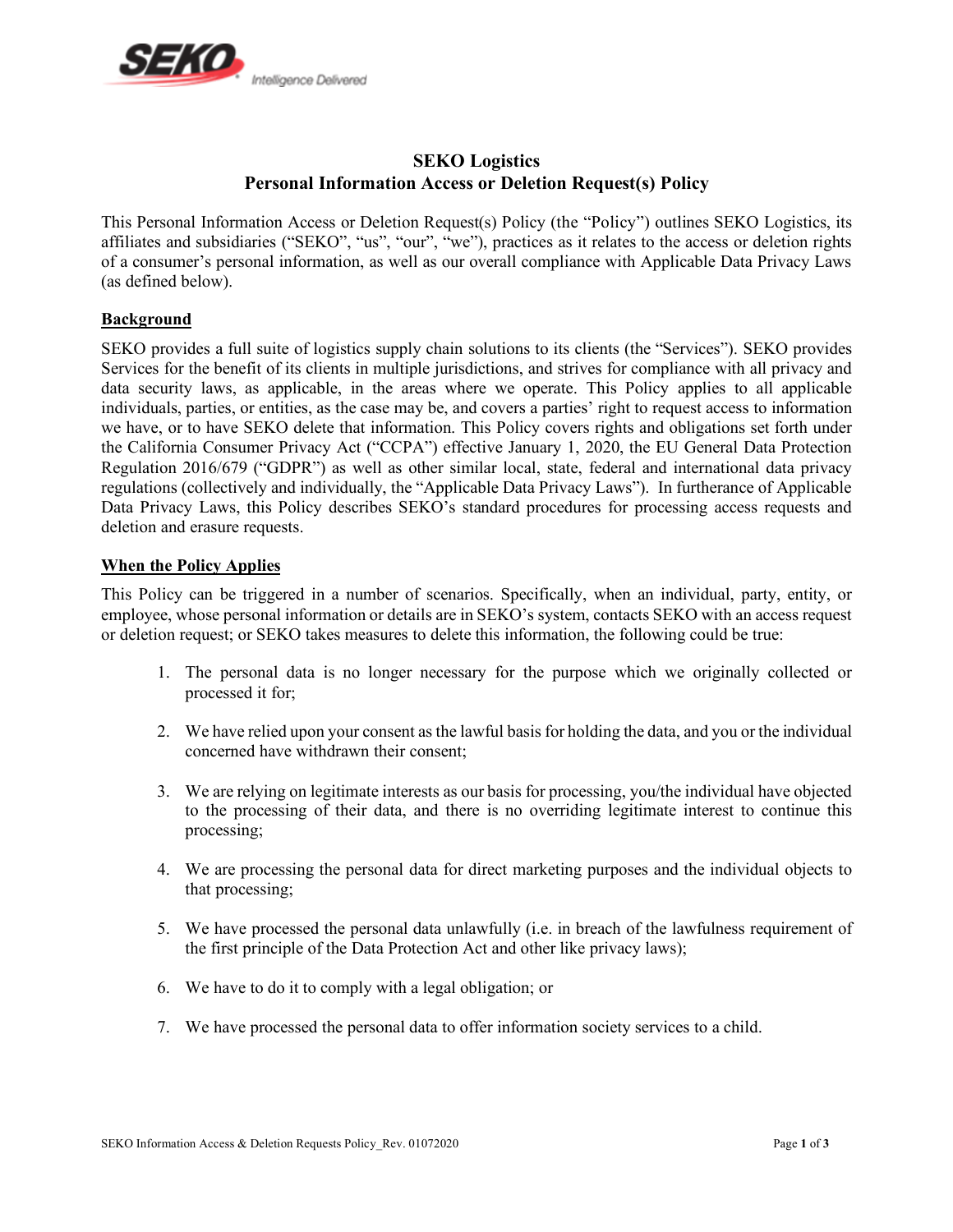

## **What Data is Covered by this Policy**

Data that is included in this Policy includes information relating to an identified or identifiable individual. Keep in mind that under the Applicable Data Privacy Laws, data that identifies an individual could be as simple as a name or a number, or could include other identifiers such as an IP address or a cookie identifier. It could also include other information if, based on that information, it is possible to identify an individual directly from the information being processed. For more detailed information about what personal information SEKO collects from you, and how, please see SEKO's Privacy Center on our website at https://www.sekologistics.com/us/privacy-center/. There you will find other resources that are updated regularly to include our SEKO Logistics Client Privacy Policy, SEKO Logistics Website Privacy Notice & Terms of Use, SEKO Logistics Cookies Statement, and a link where you can obtain SEKO's Consumer Information Access or Deletion Request Form.

## **How to Submit Information Access or Deletion Request(s)**

There is no magic way of requesting the right of access or erasure. However, there is certain information that we will need from you, as well as a verification process to ensure you are who you say you are (i.e. that you have the right to make such a request). SEKO tries to make this process as simple as possible for you, while protecting your privacy rights in the process by verifying your identity first and foremost. To make a request for access or deletion of your information, you can contact us either over the phone by using the toll free number listed, or by reaching us in writing. By contacting us in writing first, this will provide you and us with an auditable trail and ensure accurate tracking of our response time under the Applicable Data Privacy Laws (i.e. 30-day response time under GDPR; 45-days under CCPA). To help expedite matters and to ensure we have all required information to process an access or erasure request, it is recommended that a requestor call (844) 510-0059 or email a completed Information Access or Deletion Request Form to dataprivacy@sekologistics.com.

## **Exceptions to the Right(s) of Access or Deletion Could Apply**

This Policy might not apply in all circumstances. It is dependent on the situation and also on the eligibility of the requestor under Applicable Data Privacy Laws.

GDPR Exceptions. Under the GDPR the right to erasure or deletion does not apply if processing is necessary and one of the following situations applies:

[i.e. the information is needed in order]

- To exercise the right of freedom of expression and information;
- To comply with a legal obligation which requires processing by Union or Member State law to which the controller is subject;
- For the performance of a task carried out in the public interest or in the exercise of official authority;
- For archiving purposes in the public interest, scientific research historical research or statistical purposes where erasure is likely to render impossible or seriously impair the achievement of that processing;
- For the establishment, exercise or defense of legal claims; and
- When there exists overriding legitimate grounds for the processing or retention.

The GDPR also specifies two circumstances where the right to erasure or deletion will not apply to special category data. Those two circumstances are: (i) if the processing is necessary for public health purposes in the public interest (e.g. protecting against serious cross-border threats to health, or ensuring high standards of quality and safety of health care and of medicinal products or medical devices); or (ii) if the processing is